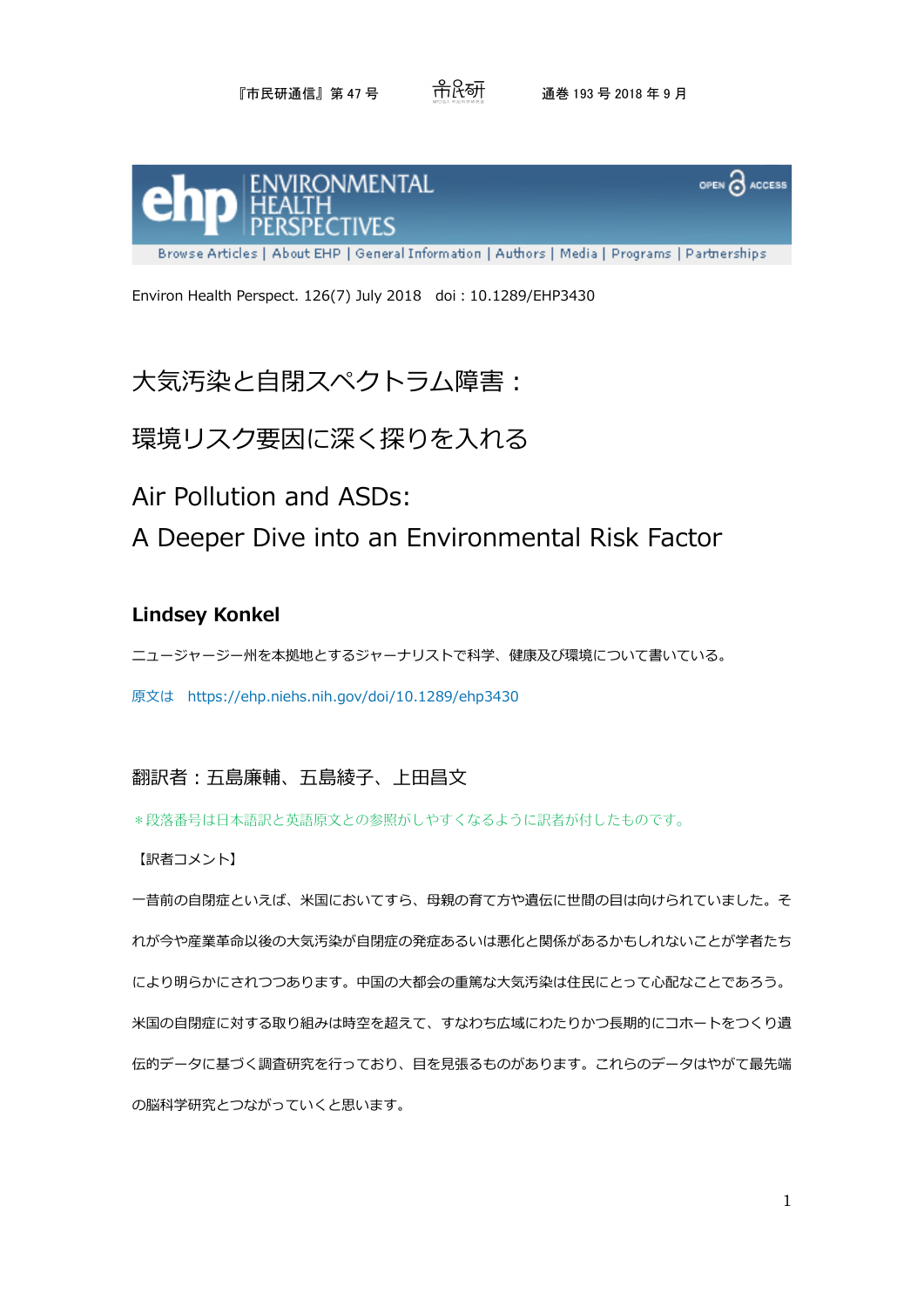1) Autism spectrum disorders (ASDs) affect an estimated 2.24% of children in the United States, $1$  with a global prevalence estimated at approximately 0.7%,  $2$ Although the exact causes of ASDs are unknown, it is believed that both genetic and environmental factors play a role. Understanding the environmental factors is important, because they may provide a route for intervention, say the authors of a study in *Environmental Health Perspectives*. [3](https://ehp.niehs.nih.gov/doi/full/10.1289/EHP3430#c3) In the new study, the researchers examined the potential effects of 155 hazardous air pollutants on ASD diagnosis and severity.

1) 自閉スペクトラム障害(ASDs) (注 1) に罹患する子供たちの罹患率は、世界平均が約  $0.7\%$ であるのに対して  $^2$ 、アメリカ合衆国では推定で 2.24%です。 $^1$  ASDs の正確な原因 はわかっていませんでしたが、遺伝的及び環境的要因の両者がその一因になっていると考 えられています。「環境的要因を理解することは重要です。何故ならば、それによってこ の疾病にどう介入すればよいかが見えてくるかもしれないからです」と、研究が *Environmental Health Perspectives* に掲載された著者たちは述べています。<sup>3</sup> 新しい研 究では、研究者たちは ASD の診断と重症度について 155 個の危険な大気汚染物質の潜在 的影響を調べています。

2) Of the potential environmental risk factors for ASDs identified in the past 12 years, air pollution may be the most studied. $4.5$  $4.5$  "By and large, we see a higher risk for people living and breathing in areas with higher measured levels of air pollution," says Irva Hertz-Picciotto, director of the Program on Environmental Epidemiology of Autism and Neurodevelopment at the University of California, Davis, MIND Institute. Hertz-Picciotto was not involved in the current study.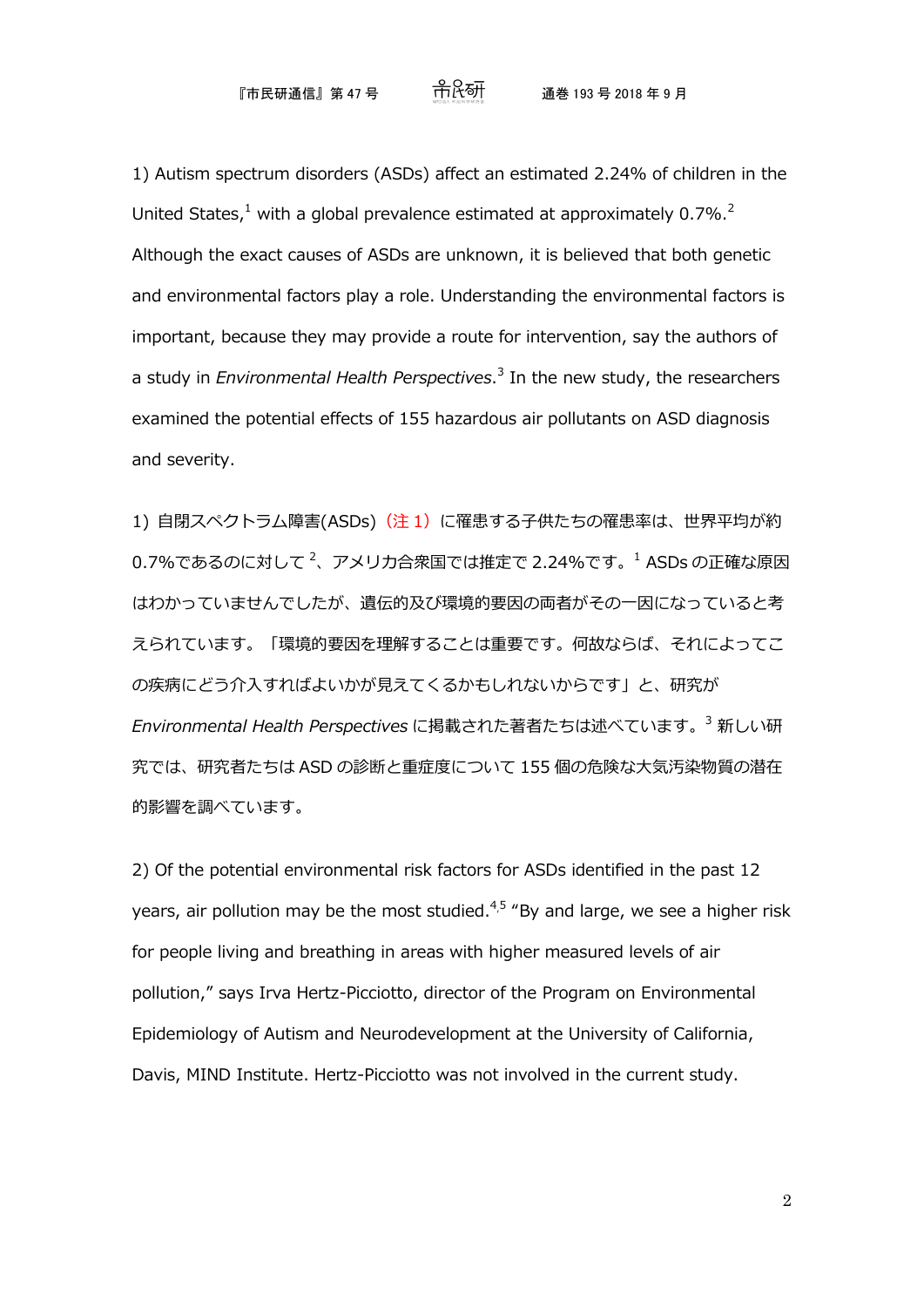### 『市民研通信』第 47 号 通巻 193 号 2018 年 9 月

2)過去 12 年間で確認された ASDs に対する潜在的環境的要因の中で、最も研究されてい るのは大気汚染だと言えそうです。4,5 「全体的に見て、 我々は大気汚染の測定値がより 高い地域で生活し、呼吸している人々がより高いリスクにさらされていることがわかりま す」と、カリフォニア大学の Davis, MIND 研究所で"自閉症と神経発生についての環境疫 学プログラム"の指導者である Irva Hertz-Picciotto は述べています。Hertz-Picciotto は 最近の研究には携わっていませんでした。



Air pollution is perhaps the most-studied risk factor for ASDs. However, emerging evidence increasingly points toward other risk factors, including mother's age, length of time between pregnancies, hospitalization with an infection while pregnant, and use of certain medications.<sup>[13](https://ehp.niehs.nih.gov/doi/full/10.1289/EHP3430#c13)</sup> Image: © LumineImages/iStock.

ASDs に対するリスク要因として最も研究されていのはおそらく環境汚染です。しかし、新たに出てきた 証拠によって、母親の年齢、妊娠期間の長さ、妊娠期間中の感染症による入院、および特定の薬物の使用 などを含む他の要因も関係していることがわかってきています。<sup>13</sup>

3) Hazardous air pollutants include metals, volatile organic compounds, and particulate matter. It can be difficult to tease out which pollutants may be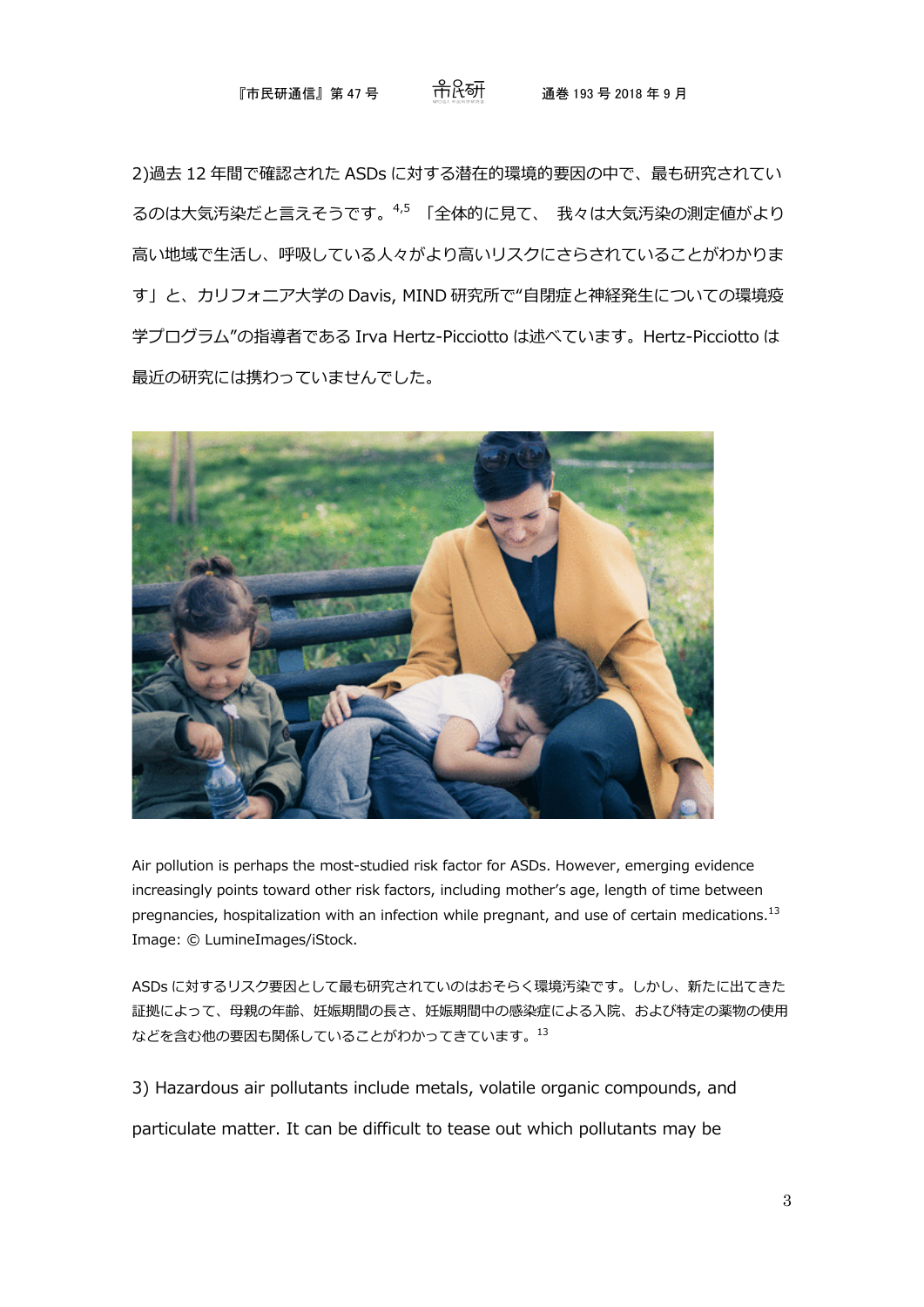responsible for the reported associations between air pollution and ASDs. Evidence for links between ASDs and fine particulate matter is fairly consistent.  $56,7$  $56,7$  $56,7$ However, air pollution overall varies in its chemical composition across geographic regions and even seasons, and findings from studies examining individual constituent chemicals have not been consistent.<sup>8,[9](https://ehp.niehs.nih.gov/doi/full/10.1289/EHP3430#c9)</sup>

3) 危険な大気汚染物質には、金属、揮発性有機化合物および微粒子状物質が含まれてい ます。ASDs に大気汚染が関係していると報告された場合に、実際にどの汚染物質がその 原因になっているのかを導き出すのは困難であるかもしれません。ASDs と微粒子状物質 とをつなげる証拠はかなりしっかりしたものです。5,6,7 しかし、大気汚染は全体として地 域がどんな地理的な場所であるか、あるいは季節はどうなのかということによってでさ え、その化学的成分を変化させます。そして個々の大気汚染を構成する化学物質を調べた 調査結果にはばらつきがありました。 8,9

4) "The motivation for this study was to identify which [hazardous air pollutants] are potential bad actors," says Amy Kalkbrenner, an epidemiologist at the University of Wisconsin–Milwaukee and lead study author.

4) 「この研究に対するモチベーションは"危険な大気汚染物質"のどれが潜在的な悪いアク ターであるかを同定することでした」と,ウィスコンシン大学ミルウォーキー校の疫学者 で、研究を指導している著者の Amy Kalkbrenner は語っています。

5) Kalkbrenner and colleagues studied a group of 2,017 children from the Autism Genetic Resource Exchange (AGRE) cohort. The study group included both children with an ASD diagnosis and unaffected siblings. AGRE was formed in 1997 by Autism Speaks, an ASD advocacy organization. The study has yielded genetic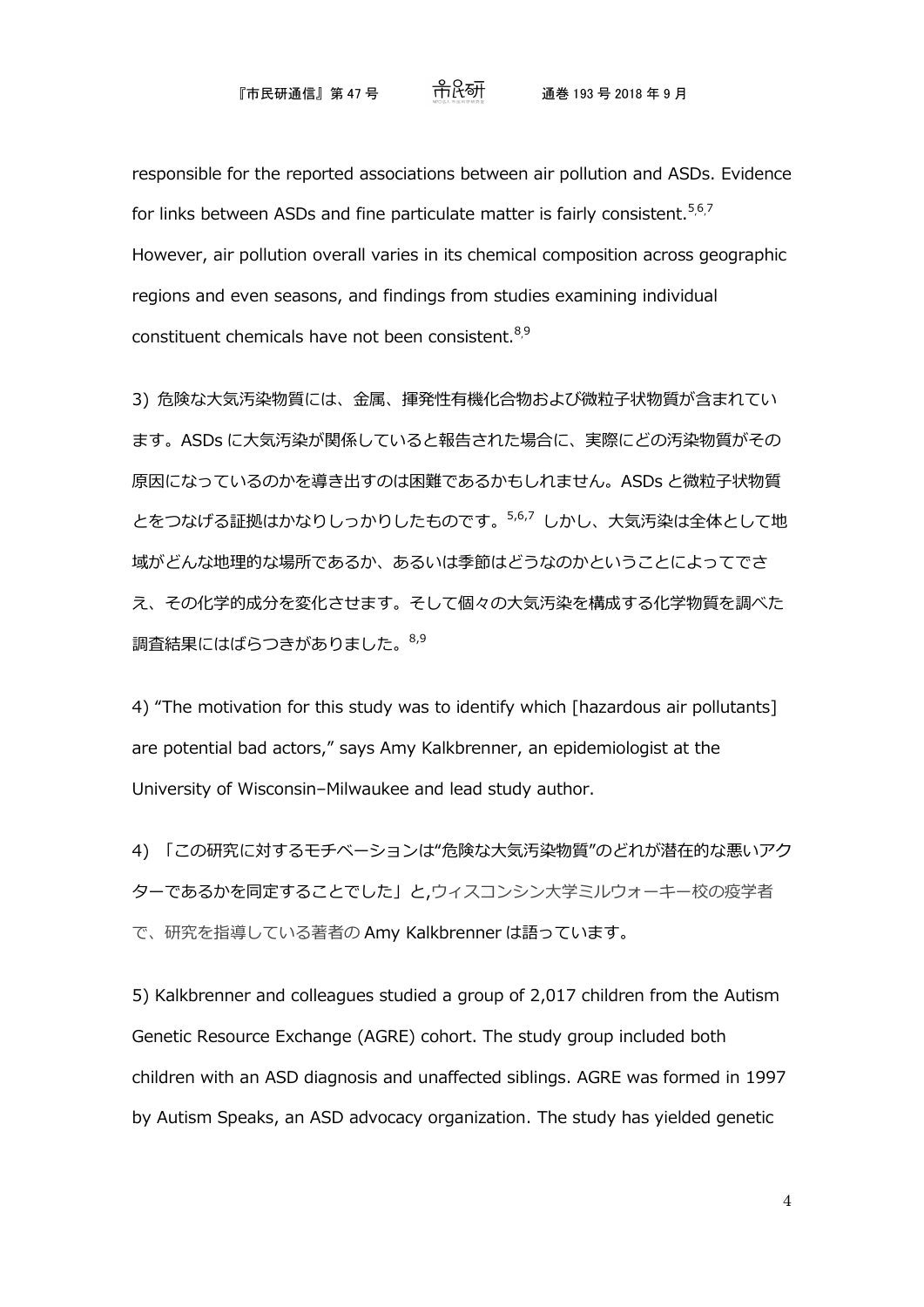data for more than 2,000 families of children with an ASD across the United States.<sup>[10](https://ehp.niehs.nih.gov/doi/full/10.1289/EHP3430#c10)</sup>

5) Kalkbrenner と共同研究者たちは自閉症遺伝資源交換(AGRE) (注 2) コホート (注 3)に登録された 2017 人の子供たちのグループを研究しました。その研究グループには ASD と診断された子供たちと影響されていない兄弟姉妹の両者が含まれていました。 AGRE は ASD 支援団体である Autism Speaks (注4) によって 1997 年に開始されまし た。その研究はアメリカ合衆国で ASD に罹った子供を持つ 2000 以上の家族の遺伝デー タを調べたのです。<sup>10</sup>

6) The researchers included families with at least one child born between 1994 and 2007. They obtained data from the U.S. Environmental Protection Agency on air pollutant concentrations during the study period. From those data, they estimated average annual air pollutant concentrations at each family's home address at the time of their child's birth.

6) 研究者たちは 1994 年と 2007 年の間に生まれた子供が少なくとも一人はいる家族を 含めるようにしました。彼らはその研究期間の間の大気汚染物質濃度をアメリカ合衆国環 境保護庁(EPA)のデータから得ました。これらのデータから、彼らは子供の誕生時の各 家族の自宅住所における年平均の大気汚染物質濃度を推定しました。

7) The results showed that exposures to six hazardous air pollutants were associated with a significantly higher risk of being diagnosed with an ASD, whereas exposures to four others were associated with a lower risk of diagnosis. Among children with an ASD, two pollutants were associated with a significantly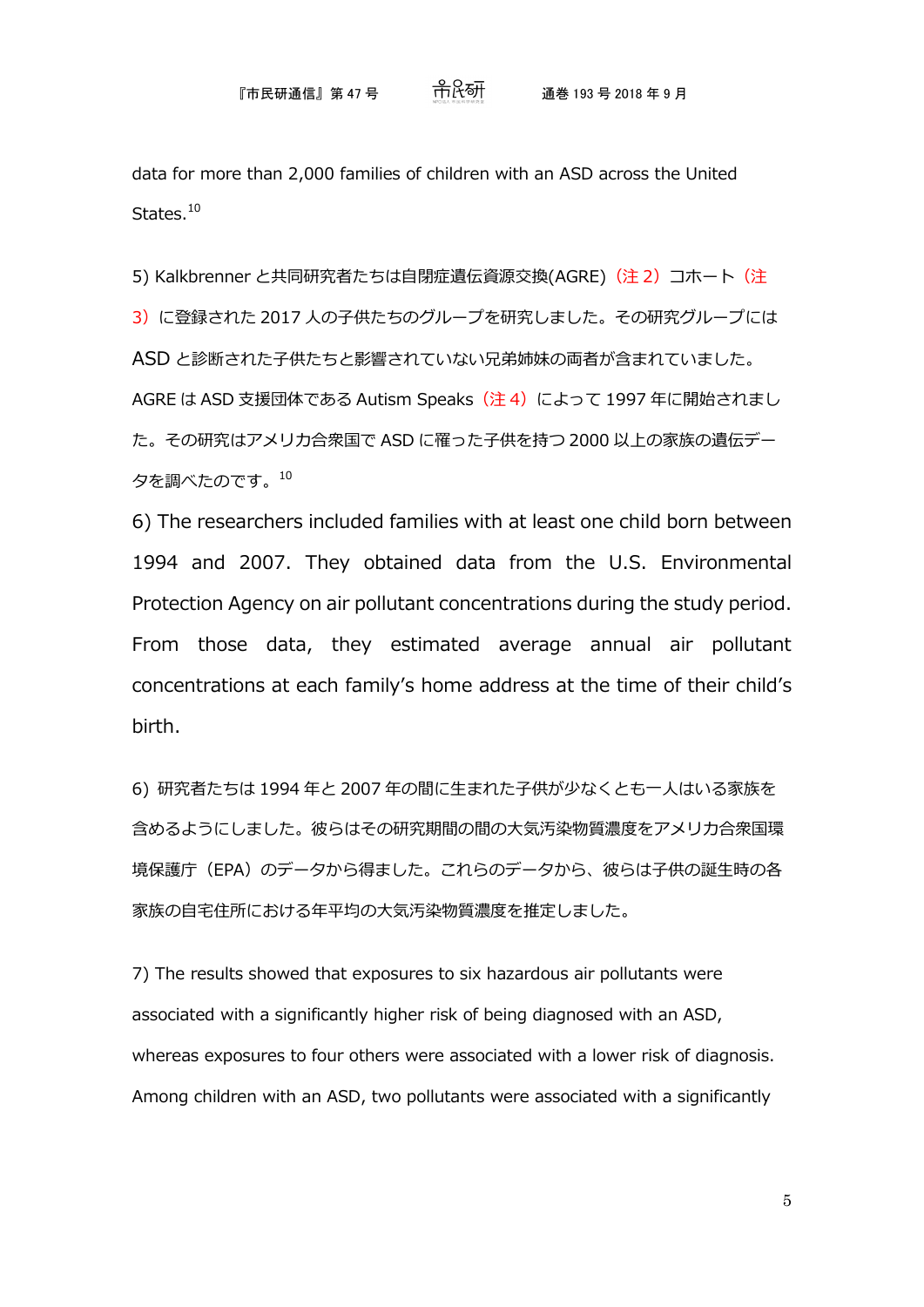#### 『市民研通信』 第 47 号 通巻 193 号 2018 年 9 月

higher score for autism severity. Four were associated with lower ASD severity, including one of the pollutants that was associated with a lower risk of diagnosis.

7) その結果は6つの危険な大気汚染物質の曝露によって ASD と診断されるリスクが有意 に高くなることを示しました。しかし一方では、4つの他の物質の曝露については、その リスクは低くなることがわかったのです。ASD に罹っている子供たちの中で、2つの汚染 物質が ASD 重症度のより高い数値と有意に相関していることがわかりました。他の4つ の物質はより低い ASD 重症度との相関を示していました。その4つの内の1つは ASD 診 断でもより低いリスクを示していました。

8) Propionaldehyde and methyl *tert*-butyl ether (MTBE) had two of the strongest positive associations with ASD diagnosis. Each interquartile range increase in MTBE exposure was associated with a 2.33 times higher risk of being diagnosed with an ASD, and a comparable increase in propionaldehyde exposure was associated with a 1.92 times higher risk.

8) プロピオンアルデヒド (注 5) とメチル tert-ブチルエーテル(MTBE) (注 6) の二つ は ASD 診断により最も強い陽性の結果を得ました。MTBE 曝露による四分位範囲(注7) の増加は ASD と診断されるその範囲の 2.33 倍の高いリスクを示し、プロピオンアルデヒ ド曝露は 1.92 倍のリスクの増加を示しました。

9) Propionaldehyde is a by-product of fossil fuel combustion. MTBE is a gasoline additive that was introduced as a replacement for tetraethyl lead. The additive was largely phased out in the United States in the mid-2000s $^{11}$  but is still widely used around the world.<sup>12</sup> The new findings, combined with prior studies, "point to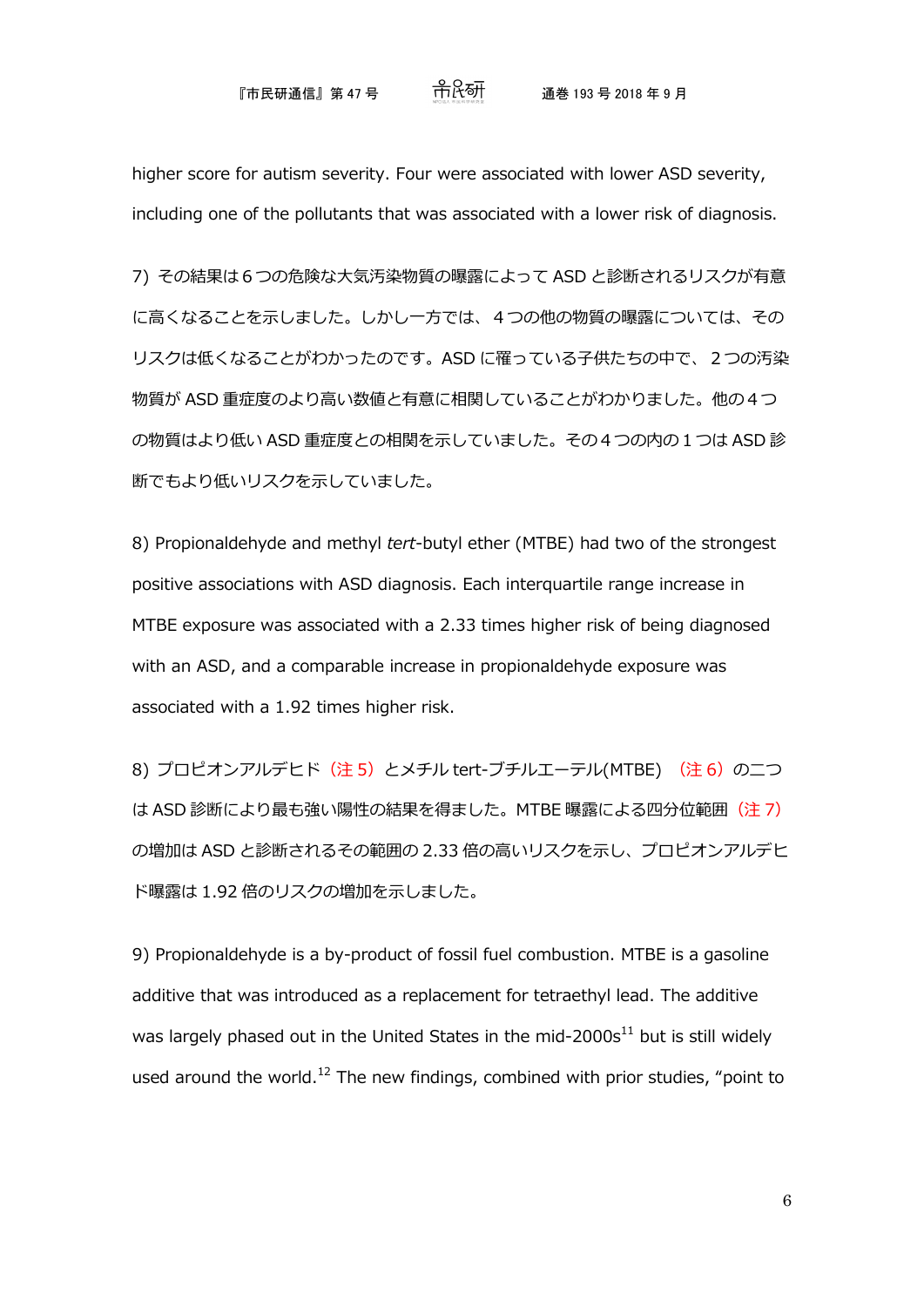a role for traffic-related air pollutants in the development of autism," says Kalkbrenner.

9) プロピオンアルデヒドは化石燃料の燃焼副産物です。MTBE はテトラエチル鉛 (注8) の代替品として導入されたガソリン添加物です。その添加物は 2000 年中ごろにアメリカ 合衆国では段階的削減が大きくすすみましたが <sup>11</sup> 、世界中でまだ広く使用されています。 <sup>12</sup> 以前の研究と組み合わせて、この新しい発見は「自閉症の発症の進み具合に交通関連の 大気汚染物質が関わっているのだと教えてくれているのです」と、Kalkbrenner は述べて います。

10) The study's focus on ASD severity is an important contribution, says Kristen Lyall, an environmental epidemiologist at the A.J. Drexel Autism Institute at Drexel University in Philadelphia. "Capturing severity of autism as well as broader autistic traits in both affected and unaffected individuals helps us learn more about whether these pollutants impact not just diagnosis but also subtler shifts in social functioning," says Lyall, who was not involved in the study.

10) 「この研究が ASD の重症度に焦点をあてていることは重要な貢献なのです」と、こ の研究に関わってはいない研究者ですが、フィラデルフィアにあるドレクセル大学の A.J. ドレクセル自閉症研究所の環境疫学者である Kristen Lyall は述べています。「大気汚染に さらされている人についてもそういでないひとについても、自閉症の様々な特性を広くと らえるだけでなく、自閉症の重症度をとらえることによって、こうした汚染物質が、自閉 症と診断がどう下せるかにとどまらない、その後の社会生活を営む上でどう微妙に影響す るかについてもわかってくるからです」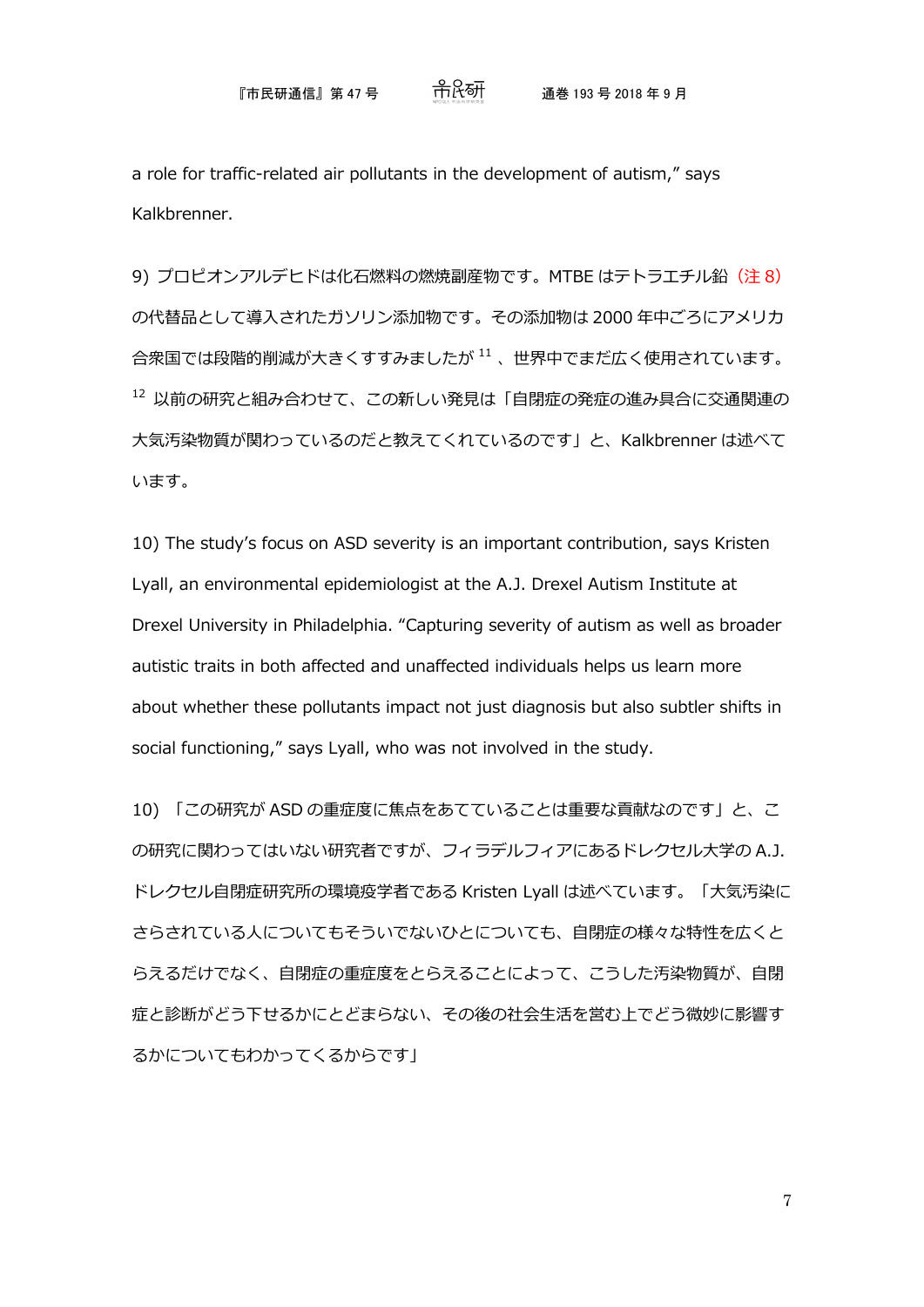11) The study design allowed the researchers to control for family-level factors that are difficult to measure directly but that could influence the development of ASDs. These include not only genetic factors but also socioeconomic variables or measures of poverty to which all members of a family may be equally exposed, explains Kalkbrenner.

11) 研究者たちはこの研究デザインによって直接測定することが難しい ASDs の進行に影 響するかもしれない家族レベルの要因をコントロールすることが可能になりました。「こ れらの要因には遺伝的要因のみならず、家族の成員の皆がおかれている貧困の状態を表 す、社会経済的な変数や指標を含めています」と、Kalkbrenner は説明しています。

12) Though Hertz-Picciotto says the study moves "one step closer to identifying bad actors," the researchers were not able to definitively screen out air pollutants that truly are not risk factors for ASDs. One reason for this is the inherent risk of error involved in measuring human exposure to air pollutants. Another key consideration is that people are not exposed to just one or two pollutants at a time in real life. "A key remaining question is whether some associations could be driven by a mixture of air [pollutants]," says Lyall. Future studies, she says, should investigate the influence of mixtures on ASD diagnosis and severity.

12) Hertz-Picciotto は「何が悪さをしているのかが、研究によって見えてこようとしてい る」と言うものの、研究者たちは、ASDs に対して真のリスク要因とはならない大気汚染 物質をはっきしさせてそれらを除外することには成功していないのです。これは、大気汚 染物質の人への曝露を測定する際に誤差が生じてしまいかねないことが一因となっていま す。もう一つの考慮しなければならないのは、"一時に1つまたは2つの汚染物質を曝露す るだけ"などということは実際の生活では起こらない、という点です。「残っているキーと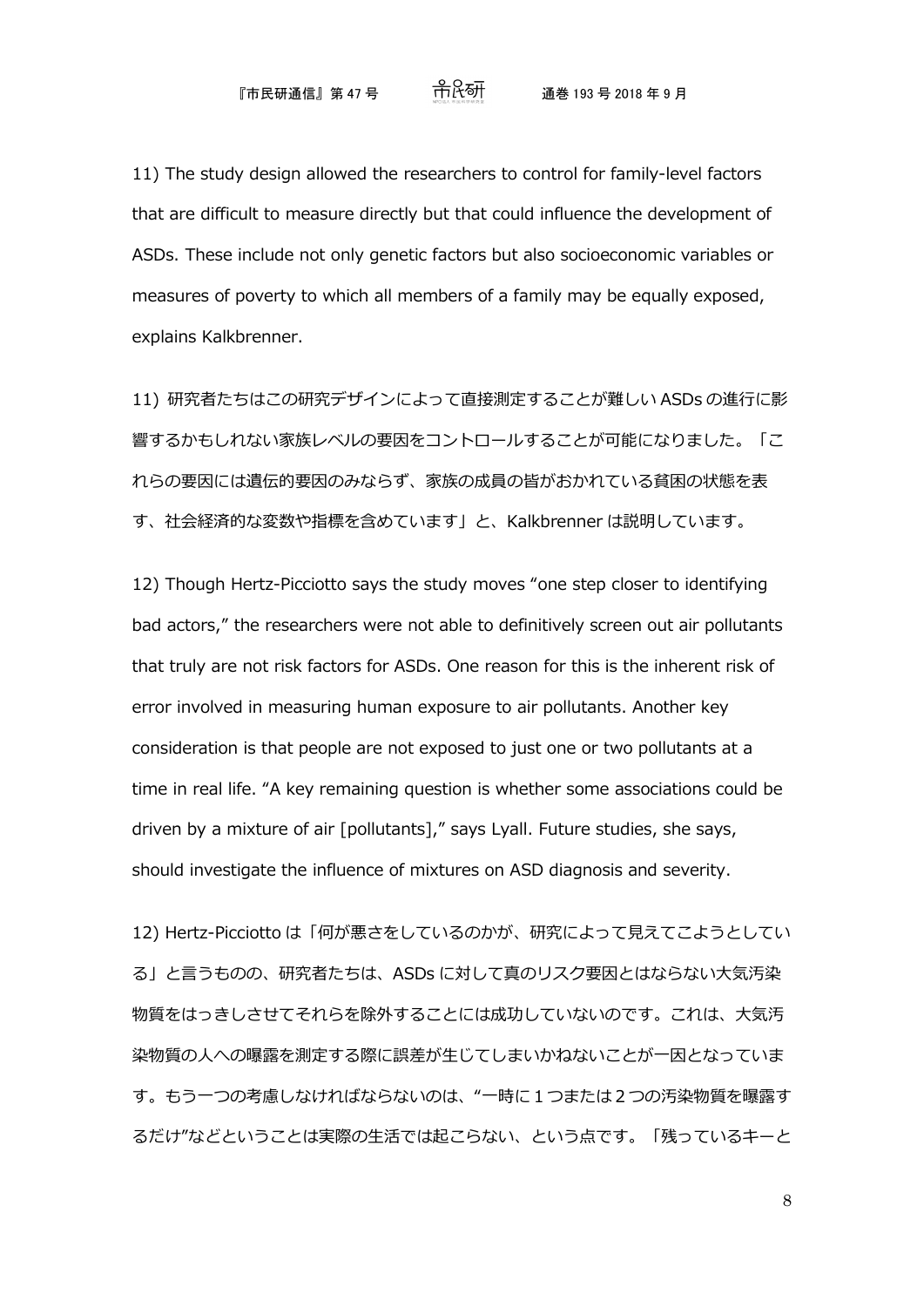#### 『市民研通信』第 47 号 通巻 193 号 2018 年 9 月

なる問題は、何らかの目に見えない関連が、汚染物質の混合物の曝露によって生み出され 促進されているのかどうか、ということです。 今後は、大気汚染物質の混合物が ASD の発症の有無や重症度にどう影響するのかを研究すべきでしょう」、と Lyall は述べてい ます。

## References

- **1.** Zablotsky B, Black LI, Maenner MJ, Schieve LA, Blumberg SJ. 2015. Estimated Prevalence of Autism and Other Developmental Disabilities Following Questionnaire Changes in the 2014 National Health Interview Survey. National Health Statistics Reports, No. 87. Atlanta, GA:U.S. Centers for Disease Control and Prevention. https://stacks.cdc.gov/view/cdc/38790 [accessed 5 June 2018]. [Google Scholar](http://scholar.google.com/scholar_lookup?hl=en&publication_year=2015&title=Estimated+Prevalence+of+Autism+and+Other+Developmental+Disabilities+Following+Questionnaire+Changes+in+the+2014+National+Health+Interview+Survey)
- **2.** Baxter AJ, Brugha TS, Erskine HE, Scheurer RW, Vos T, Scott JG. 2015. The epidemiology and global burden of autism spectrum disorders. **Psychol Med** 45:601–613, PMID: 25108395, 10.1017/S003329171400172X[. Google](http://scholar.google.com/scholar_lookup?hl=en&publication_year=2015&pages=601-613&title=The+epidemiology+and+global+burden+of+autism+spectrum+disorders&)  [Scholar](http://scholar.google.com/scholar_lookup?hl=en&publication_year=2015&pages=601-613&title=The+epidemiology+and+global+burden+of+autism+spectrum+disorders&)
- **3.** Kalkbrenner AE, Windham GC, Zheng C, McConnell R, Lee NL, Schauer JJ, et al.2018. Air toxics in relation to autism diagnosis, phenotype, and severity in a U.S. family-based study. **Environ Health Perspect** 126(3):037004, PMID: 29553459, 10.1289/EHP1867[. Google Scholar](http://scholar.google.com/scholar_lookup?hl=en&publication_year=2018&pages=037004&issue=3&title=Air+toxics+in+relation+to+autism+diagnosis%2C+phenotype%2C+and+severity+in+a+U.S.+family-based+study&)
- **4.** Suades-González E, Gascon M, Guxens M, Sunyer J. 2015. Air pollution and neuropsychological development: a review of the latest evidence. **Endocrinology** 156(10):3473–3482, PMID: 26241071, 10.1210/en.2015-1403[. Google](http://scholar.google.com/scholar_lookup?hl=en&publication_year=2015&pages=3473-3482&issue=10&title=Air+pollution+and+neuropsychological+development%3A+a+review+of+the+latest+evidence&)  [Scholar](http://scholar.google.com/scholar_lookup?hl=en&publication_year=2015&pages=3473-3482&issue=10&title=Air+pollution+and+neuropsychological+development%3A+a+review+of+the+latest+evidence&)
- **5.** Lam J, Sutton P, Kalkbrenner A, Windham G, Halladay A, Koustas E, et al.2016. A systematic review and metaanalysis of multiple airborne pollutants and autism spectrum disorder. **PLoS One** 11(9):e0161851, PMID: 27653281, 10.1371/journal.pone.0161851. [Google Scholar](http://scholar.google.com/scholar_lookup?hl=en&publication_year=2016&pages=e0161851&issue=9&title=A+systematic+review+and+meta-analysis+of+multiple+airborne+pollutants+and+autism+spectrum+disorder&)
- **6.** Becerra TA, Wilhelm M, Olsen J, Cockburn M, Ritz B. 2013. Ambient air pollution and autism in Los Angeles County, California. **Environ Health Perspect** 121(3):380–386, PMID: 23249813, 10.1289/ehp.1205827. [Google](http://scholar.google.com/scholar_lookup?hl=en&publication_year=2013&pages=380-386&issue=3&title=Ambient+air+pollution+and+autism+in+Los+Angeles+County%2C+California&)  [Scholar](http://scholar.google.com/scholar_lookup?hl=en&publication_year=2013&pages=380-386&issue=3&title=Ambient+air+pollution+and+autism+in+Los+Angeles+County%2C+California&)
- **7.** Volk HE, Lurmann F, Penfold B, Hertz-Picciotto I, McConnell R. 2013. Traffic-related air pollution, particulate matter, and autism. **JAMA Psychiatry** 70(1):71–77, PMID: 23404082, 10.1001/jamapsychiatry.2013.266[. Google](http://scholar.google.com/scholar_lookup?hl=en&publication_year=2013&pages=71-77&issue=1&title=Traffic-related+air+pollution%2C+particulate+matter%2C+and+autism&)  [Scholar](http://scholar.google.com/scholar_lookup?hl=en&publication_year=2013&pages=71-77&issue=1&title=Traffic-related+air+pollution%2C+particulate+matter%2C+and+autism&)
- **8.** Kalkbrenner AE, Daniels JL, Chen JC, Poole C, Emch M, Morrissey J. 2010. Perinatal exposure to hazardous air pollutants and autism spectrum disorders at age 8. **Epidemiology** 21(5):631–641, PMID: 20562626, 10.1097/EDE.0b013e3181e65d76[. Google Scholar](http://scholar.google.com/scholar_lookup?hl=en&publication_year=2010&pages=631-641&issue=5&title=Perinatal+exposure+to+hazardous+air+pollutants+and+autism+spectrum+disorders+at+age+8&)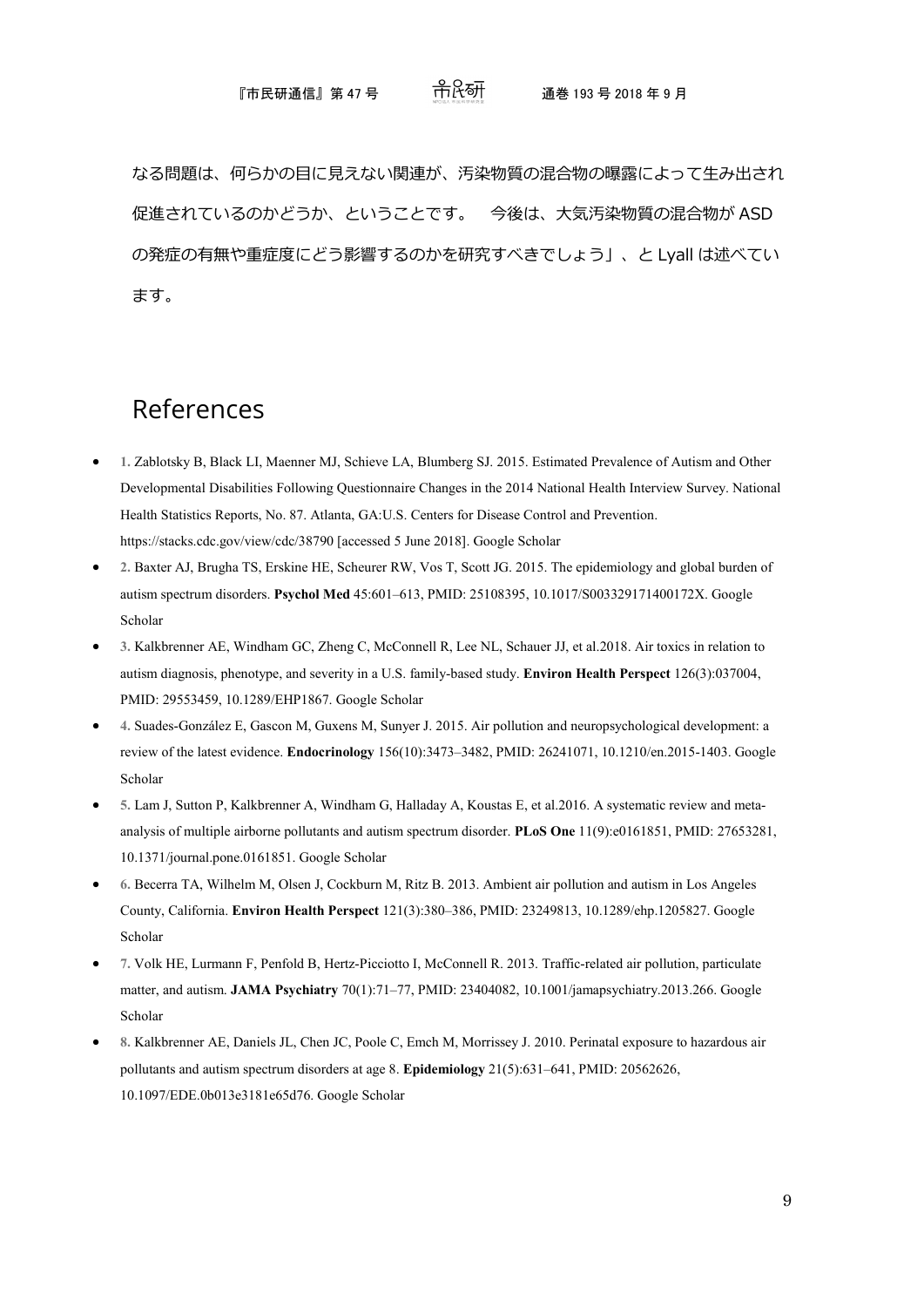- **9.** Roberts AL, Lyall K, Hart JE, Laden F, Just AC, Bobb JF, et al.2013. Perinatal air pollutant exposures and autism spectrum disorder in the children of Nurses' Health Study II participants. **Environ Health Perspect** 121(8):978–984, PMID: 23816781, 10.1289/ehp.1206187[. Google Scholar](http://scholar.google.com/scholar_lookup?hl=en&publication_year=2013&pages=978-984&issue=8&title=Perinatal+air+pollutant+exposures+and+autism+spectrum+disorder+in+the+children+of+Nurses%E2%80%99+Health+Study+II+participants&)
- **10.** Autism Speaks. 2018. AGRE—Overview. [Website]. http://agre.autismspeaks.org/site/c.lwLZKnN1LtH/b.5002149/k.E3CE/Overview.htm [accessed 5 June 2018]. [Google](http://scholar.google.com/scholar?hl=en&q=%00empty%00)  [Scholar](http://scholar.google.com/scholar?hl=en&q=%00empty%00)
- **11.** U.S. EPA (U.S. Environmental Protection Agency). 2016. Methyl Tertiary Butyl Ether (MTBE). [Website]. https://archive.epa.gov/mtbe/web/html/ [accessed 5 June 2018]. [Google Scholar](http://scholar.google.com/scholar?hl=en&q=%00empty%00)
- **12.** Research and Markets. 2018. Methyl Tertiary Butyl Ether Market by Manufacturing Process, (Steam Cracker, Fluid Liquid Cracker), Application (Gasoline), and Region (North America, Europe, APAC, Latin America, Middle East & Africa)—Global Forecast to 2022. Dublin, Ireland:Research and Markets.

https://www.researchandmarkets.com/research/br4m4z/global\_methyl [accessed 5 June 2018][. Google Scholar](http://scholar.google.com/scholar_lookup?hl=en&publication_year=2018&title=Methyl+Tertiary+Butyl+Ether+Market+by+Manufacturing+Process%2C+%28Steam+Cracker%2C+Fluid+Liquid+Cracker%29%2C+Application+%28Gasoline%29%2C+and+Region+%28North+America%2C+Europe%2C+APAC%2C+Latin+America%2C+Middle+East+%26+Africa%29%E2%80%94Global+Forecast+to+2022)

• **13.** Lyall K, Croen L, Daniels J, Fallin MD, Ladd-Acosta C, Lee BK, et al.2017. The changing epidemiology of autism spectrum disorders. **Annu Rev Public Health** 38:81–102, PMID: 28068486, 10.1146/annurev-publhealth-031816- 044318. [Google Scholar](http://scholar.google.com/scholar_lookup?hl=en&publication_year=2017&pages=81-102&title=The+changing+epidemiology+of+autism+spectrum+disorders&)

## 注(文責:五島廉輔)

注1 自閉症スペクトラム障害・・・autism spectrum disorder(ASD) 自閉症の研究者で臨床家でもある、ローナ・ウイング Lorna Wing (1928~) が提唱し た自閉症とその周辺の発達障害の総称である。英語名を略して ASD ともいわれる。 ASD は広義の自閉症を意味する広範性発達障害(PDD: pervasive developmental disorder)とはほぼ同義語として使われてきた。正確には PDD のなかの、(1)自閉症、 (2)アスペルガー症候群、(3)その他の広範性発達障害(非定型自閉症)の三つの 障害が ASD に相当する。

日本大百科全書(ニッポニカ)より抜粋

注 2 自閉症遺伝資源交換・・・Autism Genetic Resource Exchange(AGRE) 自閉スペクトラム症に関する遺伝資源交換システム. Patrik Jones, Nancy Jones 夫妻が自閉症と診断された長男のために世界でも最高の自 閉症のデータベースを作ることを手がけた。科学者や医者に呼びかけ Autism Genetic Resource Exchange というサイトを立ち上げた。このサイトには自閉症児を2人以上 持つ 150 家族の自閉症、家族の経歴、血液サンプル、抽出された DNA 情報などのデ ータがある。この遺伝子データは無料で公開され、世界中の科学者、遺伝子学者たち がアクセスできるようになっている

<https://kaken.nii.ac.jp/ja/grant/KAKENHI-PROJECT-16H05242/>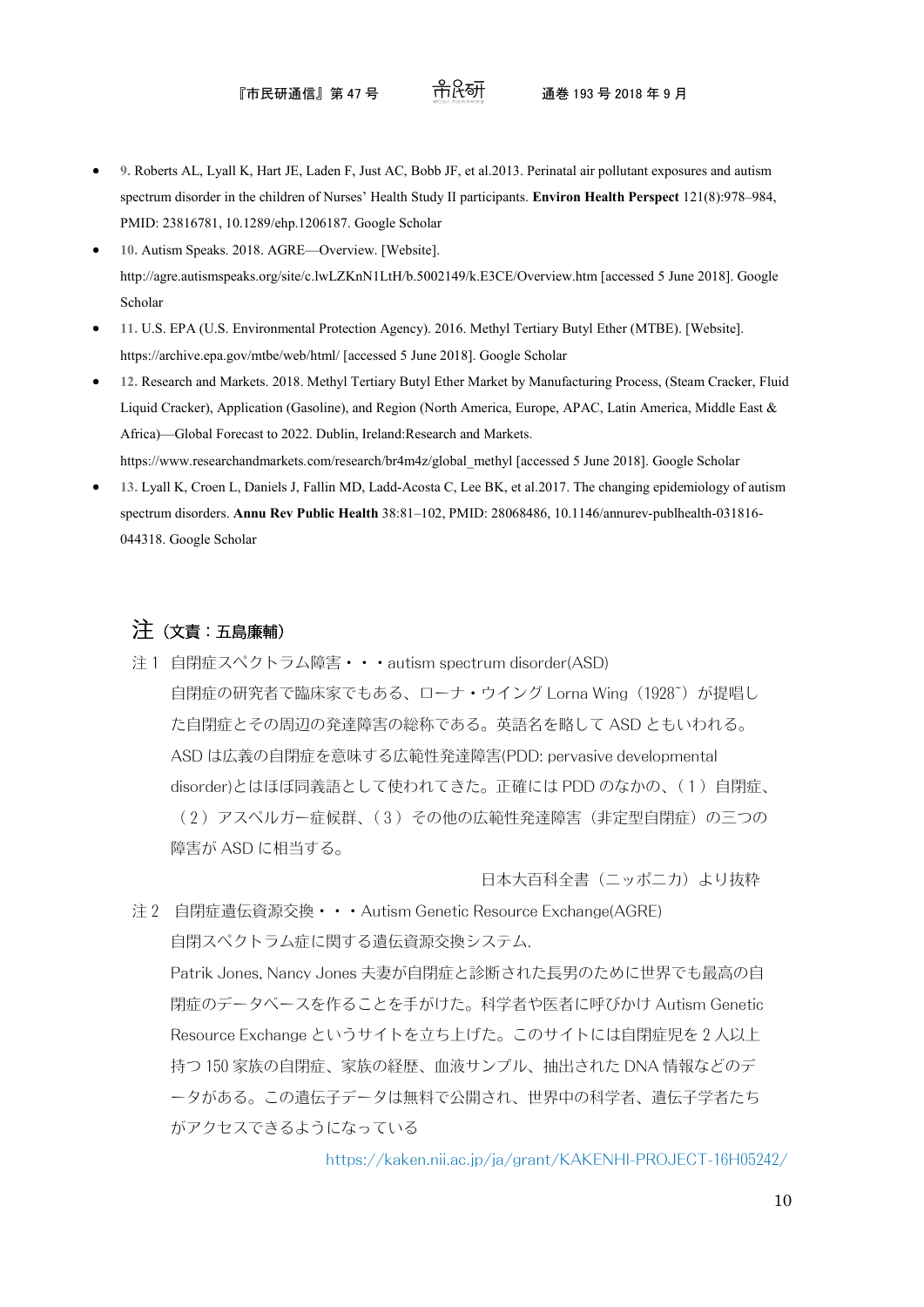#### 『市民研通信』第 47 号 通巻 193 号 2018 年 9 月

<http://www.geocities.ws/naochanpapa1/special/jones.htm>

注 3 コホート・・・cohort

 出生年など、ある性質が一致する個人からなる集団。医学では、臨床試験または臨床 研究の対象者の集団のことであり、一定期間にわたって観察が行われる。

PDQ®がん用語辞書

属性(例えば、年齢、職業、民族など)を同じくする集団。あるいは同じ外的条件(例 えば、特定物質を摂取したなど)を受けた集団のことである。

食品の安全性に関する用語集

<https://www.weblio.jp/content/cohort>

注 4 Autism Speaks

 元 General Electrics の副社長 Bob Wright と夫人は孫が自閉症と診断され、NPO を設立 した。この NPO では自閉症の研究や医療の支援を行うとともに、自閉症の人たちや医 師・医療従事者などへの新しい情報の提供を行っている。

<https://news.yahoo.co.jp/byline/nishikawashinichi/20170502-00070532/>

注 5 プロピオンアルデヒド・・・propionaldehyde 常温で無色の液体。融点-81℃、沸点 48℃。窒息するようなにおいのある液体。主に メタノールとの縮合によってトリメチルエタンの製造に用いられる。トリメチルエ タンはアルキド樹脂の原料となる。なお、アルキド樹脂は塗料や印刷インキのバイン ダーとして使用されている。

Weblio 辞書

化学大辞典 8, 2001(共立出版)

注 6 メチル-tert-ブチルエーテル・・・methyl-tert-butyl ether(MTBE) 融点-108.6℃、沸点 52.2℃. 本物質の過去に使われていた主な用途は、ガソリンのオ クタン価向上剤、アンチノック剤、低沸点溶剤ならびにラッカー混合溶剤の混和性改 良剤、植物油の抽出ならびに精製溶剤、メタノールなどのアルコール混合燃料の腐食 防止剤とされている。なお、わが国の石油元売会社は、ガソリンへの添加を目的とし た本物質の製造を平成 13 年に中止している。本物質は有害大気汚染物質に該当する 可能性がある物質および水環境保全に向けた取り組みのための要調査項目として選 定されている。

には、このことを、このことを、このことを、このことを、このことを、このことを、このことを、このことを、このことを、このことを、このことを、このことを、このことを、

<https://www.eng.go.jp/chemi/report/h17-21/pdf/ci>